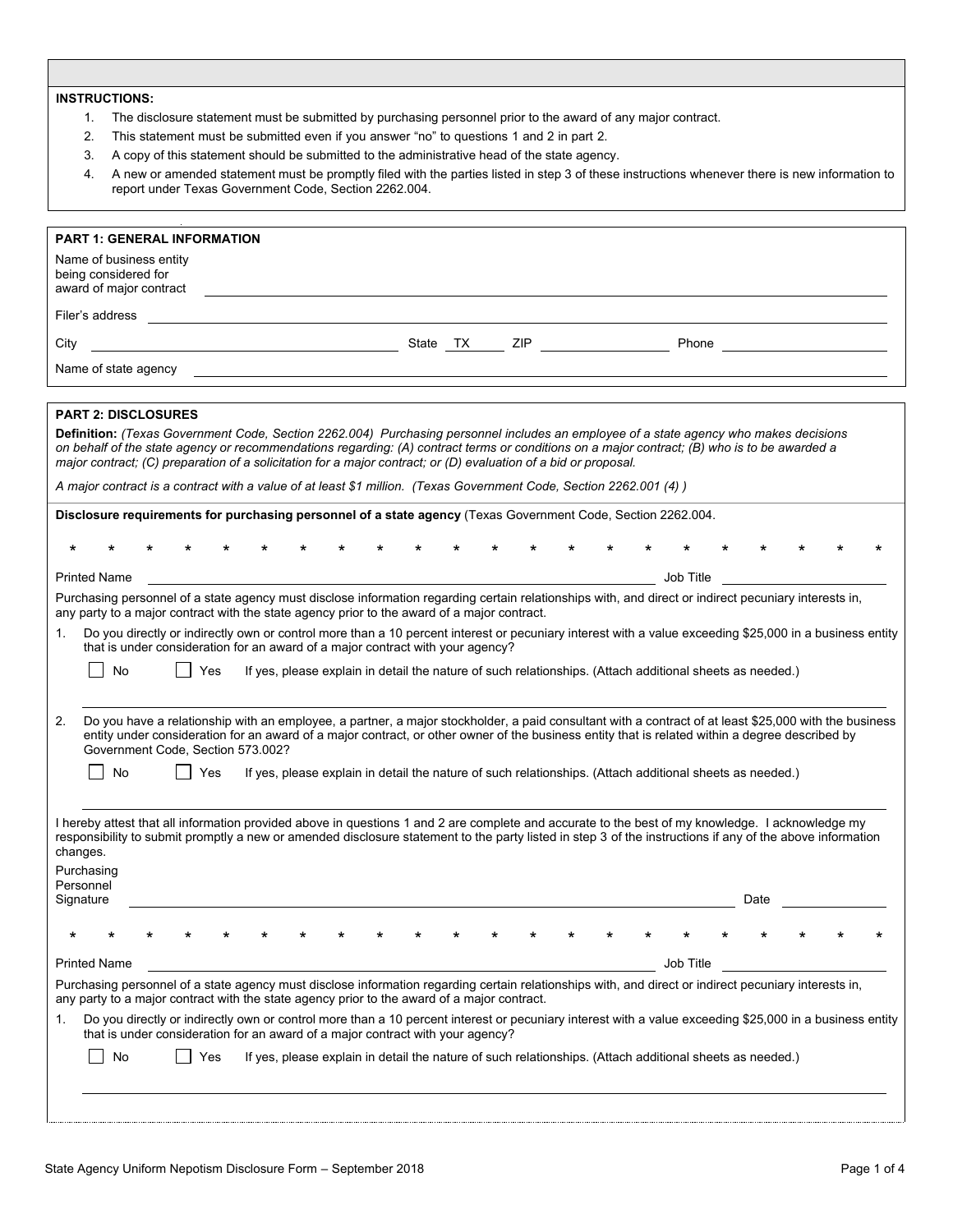| <b>PART 2: DISCLOSURES</b>                                                                                                                                                                                                                                                                                                                                                                                                                                                   |      |
|------------------------------------------------------------------------------------------------------------------------------------------------------------------------------------------------------------------------------------------------------------------------------------------------------------------------------------------------------------------------------------------------------------------------------------------------------------------------------|------|
| Do you have a relationship with an employee, a partner, a major stockholder, a paid consultant with a contract of at least \$25,000 with the business<br>2.<br>entity under consideration for an award of a major contract, or other owner of the business entity that is related within a degree described by<br>Government Code, Section 573.002?                                                                                                                          |      |
| No<br>Yes<br>If yes, please explain in detail the nature of such relationships. (Attach additional sheets as needed.)                                                                                                                                                                                                                                                                                                                                                        |      |
| I hereby attest that all information provided above in questions 1 and 2 are complete and accurate to the best of my knowledge. I acknowledge my<br>responsibility to submit promptly a new or amended disclosure statement to the party listed in step 3 of the instructions if any of the above information<br>changes.<br>Purchasing                                                                                                                                      |      |
| Personnel<br>Signature                                                                                                                                                                                                                                                                                                                                                                                                                                                       | Date |
|                                                                                                                                                                                                                                                                                                                                                                                                                                                                              |      |
| <b>Printed Name</b><br>Job Title                                                                                                                                                                                                                                                                                                                                                                                                                                             |      |
| Purchasing personnel of a state agency must disclose information regarding certain relationships with, and direct or indirect pecuniary interests in, any<br>party to a major contract with the state agency prior to the award of a major contract.                                                                                                                                                                                                                         |      |
| Do you directly or indirectly own or control more than a 10 percent interest or pecuniary interest with a value exceeding \$25,000 in a business entity<br>1.<br>that is under consideration for an award of a major contract with your agency?                                                                                                                                                                                                                              |      |
| No<br>If yes, please explain in detail the nature of such relationships. (Attach additional sheets as needed.)<br>Yes                                                                                                                                                                                                                                                                                                                                                        |      |
|                                                                                                                                                                                                                                                                                                                                                                                                                                                                              |      |
| Do you have a relationship with an employee, a partner, a major stockholder, a paid consultant with a contract of at least \$25,000 with the business<br>2.<br>entity under consideration for an award of a major contract, or other owner of the business entity that is related within a degree described by<br>Government Code, Section 573.002?                                                                                                                          |      |
| <b>No</b><br>Yes<br>If yes, please explain in detail the nature of such relationships. (Attach additional sheets as needed.)                                                                                                                                                                                                                                                                                                                                                 |      |
| I hereby attest that all information provided above in questions 1 and 2 are complete and accurate to the best of my knowledge. I acknowledge my<br>responsibility to submit promptly a new or amended disclosure statement to the party listed in step 3 of the instructions if any of the above information<br>changes.<br>Purchasing<br>Personnel<br>Signature                                                                                                            | Date |
|                                                                                                                                                                                                                                                                                                                                                                                                                                                                              |      |
| <b>Printed Name</b><br>Job Title                                                                                                                                                                                                                                                                                                                                                                                                                                             |      |
| Purchasing personnel of a state agency must disclose information regarding certain relationships with, and direct or indirect pecuniary interests in, any<br>party to a major contract with the state agency prior to the award of a major contract.                                                                                                                                                                                                                         |      |
| Do you directly or indirectly own or control more than a 10 percent interest or pecuniary interest with a value exceeding \$25,000 in a business entity<br>1.<br>that is under consideration for an award of a major contract with your agency?                                                                                                                                                                                                                              |      |
| No<br>Yes<br>If yes, please explain in detail the nature of such relationships. (Attach additional sheets as needed.)                                                                                                                                                                                                                                                                                                                                                        |      |
| Do you have a relationship with an employee, a partner, a major stockholder, a paid consultant with a contract of at least \$25,000 with the business<br>2.<br>entity under consideration for an award of a major contract, or other owner of the business entity that is related within a degree described by<br>Government Code, Section 573.002?<br>No<br>Yes<br>If yes, please explain in detail the nature of such relationships. (Attach additional sheets as needed.) |      |
| I hereby attest that all information provided above in questions 1 and 2 are complete and accurate to the best of my knowledge. I acknowledge my<br>responsibility to submit promptly a new or amended disclosure statement to the party listed in step 3 of the instructions if any of the above information<br>changes.                                                                                                                                                    |      |
| Purchasing<br>Personnel<br>Signature                                                                                                                                                                                                                                                                                                                                                                                                                                         | Date |
|                                                                                                                                                                                                                                                                                                                                                                                                                                                                              |      |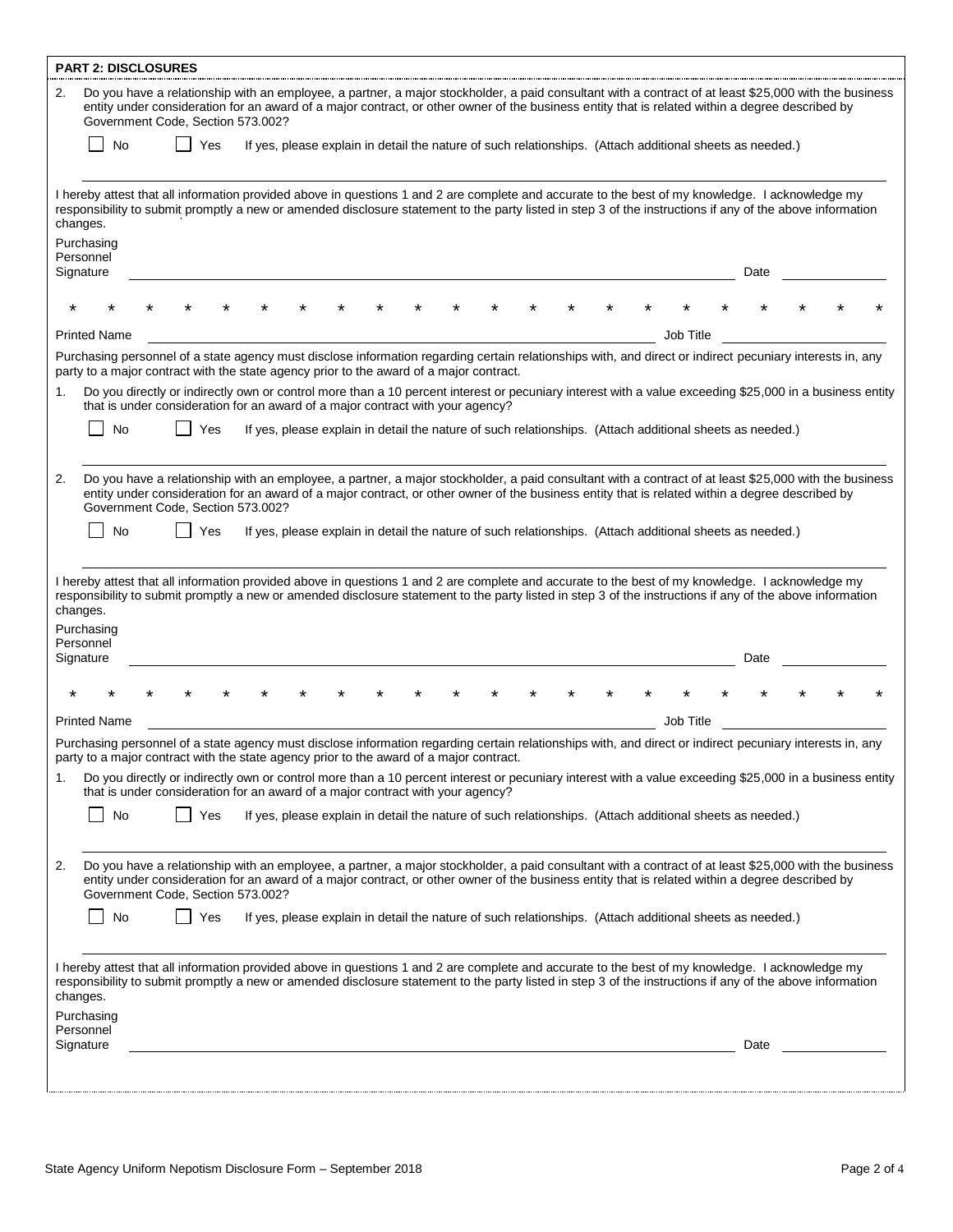|                                                                                                                                                                                                                                                                                                                                                                           | <b>PART 2: DISCLOSURES</b>                                                                                                                                                                                                                                                                                                                    |  |  |     |  |  |  |  |  |  |  |                                                                                                          |      |  |  |
|---------------------------------------------------------------------------------------------------------------------------------------------------------------------------------------------------------------------------------------------------------------------------------------------------------------------------------------------------------------------------|-----------------------------------------------------------------------------------------------------------------------------------------------------------------------------------------------------------------------------------------------------------------------------------------------------------------------------------------------|--|--|-----|--|--|--|--|--|--|--|----------------------------------------------------------------------------------------------------------|------|--|--|
|                                                                                                                                                                                                                                                                                                                                                                           |                                                                                                                                                                                                                                                                                                                                               |  |  |     |  |  |  |  |  |  |  |                                                                                                          |      |  |  |
|                                                                                                                                                                                                                                                                                                                                                                           | <b>Printed Name</b>                                                                                                                                                                                                                                                                                                                           |  |  |     |  |  |  |  |  |  |  | Job Title                                                                                                |      |  |  |
|                                                                                                                                                                                                                                                                                                                                                                           | Purchasing personnel of a state agency must disclose information regarding certain relationships with, and direct or indirect pecuniary interests in, any<br>party to a major contract with the state agency prior to the award of a major contract.                                                                                          |  |  |     |  |  |  |  |  |  |  |                                                                                                          |      |  |  |
| 1.                                                                                                                                                                                                                                                                                                                                                                        | Do you directly or indirectly own or control more than a 10 percent interest or pecuniary interest with a value exceeding \$25,000 in a business entity<br>that is under consideration for an award of a major contract with your agency?                                                                                                     |  |  |     |  |  |  |  |  |  |  |                                                                                                          |      |  |  |
|                                                                                                                                                                                                                                                                                                                                                                           | No                                                                                                                                                                                                                                                                                                                                            |  |  | Yes |  |  |  |  |  |  |  | If yes, please explain in detail the nature of such relationships. (Attach additional sheets as needed.) |      |  |  |
|                                                                                                                                                                                                                                                                                                                                                                           |                                                                                                                                                                                                                                                                                                                                               |  |  |     |  |  |  |  |  |  |  |                                                                                                          |      |  |  |
| 2.                                                                                                                                                                                                                                                                                                                                                                        | Do you have a relationship with an employee, a partner, a major stockholder, a paid consultant with a contract of at least \$25,000 with the business<br>entity under consideration for an award of a major contract, or other owner of the business entity that is related within a degree described by<br>Government Code, Section 573.002? |  |  |     |  |  |  |  |  |  |  |                                                                                                          |      |  |  |
|                                                                                                                                                                                                                                                                                                                                                                           | No                                                                                                                                                                                                                                                                                                                                            |  |  | Yes |  |  |  |  |  |  |  | If yes, please explain in detail the nature of such relationships. (Attach additional sheets as needed.) |      |  |  |
|                                                                                                                                                                                                                                                                                                                                                                           | I hereby attest that all information provided above in questions 1 and 2 are complete and accurate to the best of my knowledge. I acknowledge my<br>responsibility to submit promptly a new or amended disclosure statement to the party listed in step 3 of the instructions if any of the above information<br>changes.                     |  |  |     |  |  |  |  |  |  |  |                                                                                                          |      |  |  |
|                                                                                                                                                                                                                                                                                                                                                                           | Purchasing<br>Personnel                                                                                                                                                                                                                                                                                                                       |  |  |     |  |  |  |  |  |  |  |                                                                                                          |      |  |  |
|                                                                                                                                                                                                                                                                                                                                                                           | Signature                                                                                                                                                                                                                                                                                                                                     |  |  |     |  |  |  |  |  |  |  |                                                                                                          | Date |  |  |
|                                                                                                                                                                                                                                                                                                                                                                           |                                                                                                                                                                                                                                                                                                                                               |  |  |     |  |  |  |  |  |  |  |                                                                                                          |      |  |  |
|                                                                                                                                                                                                                                                                                                                                                                           | <b>Printed Name</b>                                                                                                                                                                                                                                                                                                                           |  |  |     |  |  |  |  |  |  |  | Job Title                                                                                                |      |  |  |
|                                                                                                                                                                                                                                                                                                                                                                           | Purchasing personnel of a state agency must disclose information regarding certain relationships with, and direct or indirect pecuniary interests in, any<br>party to a major contract with the state agency prior to the award of a major contract.                                                                                          |  |  |     |  |  |  |  |  |  |  |                                                                                                          |      |  |  |
| 1.                                                                                                                                                                                                                                                                                                                                                                        | Do you directly or indirectly own or control more than a 10 percent interest or pecuniary interest with a value exceeding \$25,000 in a business entity                                                                                                                                                                                       |  |  |     |  |  |  |  |  |  |  |                                                                                                          |      |  |  |
|                                                                                                                                                                                                                                                                                                                                                                           | that is under consideration for an award of a major contract with your agency?<br>No                                                                                                                                                                                                                                                          |  |  | Yes |  |  |  |  |  |  |  | If yes, please explain in detail the nature of such relationships. (Attach additional sheets as needed.) |      |  |  |
|                                                                                                                                                                                                                                                                                                                                                                           |                                                                                                                                                                                                                                                                                                                                               |  |  |     |  |  |  |  |  |  |  |                                                                                                          |      |  |  |
| 2.                                                                                                                                                                                                                                                                                                                                                                        | Do you have a relationship with an employee, a partner, a major stockholder, a paid consultant with a contract of at least \$25,000 with the business<br>entity under consideration for an award of a major contract, or other owner of the business entity that is related within a degree described by<br>Government Code, Section 573.002? |  |  |     |  |  |  |  |  |  |  |                                                                                                          |      |  |  |
|                                                                                                                                                                                                                                                                                                                                                                           | No                                                                                                                                                                                                                                                                                                                                            |  |  | Yes |  |  |  |  |  |  |  | If yes, please explain in detail the nature of such relationships. (Attach additional sheets as needed.) |      |  |  |
| I hereby attest that all information provided above in questions 1 and 2 are complete and accurate to the best of my knowledge. I acknowledge my<br>responsibility to submit promptly a new or amended disclosure statement to the party listed in step 3 of the instructions if any of the above information<br>changes.<br>Purchasing<br>Personnel<br>Signature<br>Date |                                                                                                                                                                                                                                                                                                                                               |  |  |     |  |  |  |  |  |  |  |                                                                                                          |      |  |  |
|                                                                                                                                                                                                                                                                                                                                                                           |                                                                                                                                                                                                                                                                                                                                               |  |  |     |  |  |  |  |  |  |  |                                                                                                          |      |  |  |
|                                                                                                                                                                                                                                                                                                                                                                           | <b>Printed Name</b>                                                                                                                                                                                                                                                                                                                           |  |  |     |  |  |  |  |  |  |  | Job Title                                                                                                |      |  |  |
|                                                                                                                                                                                                                                                                                                                                                                           | Purchasing personnel of a state agency must disclose information regarding certain relationships with, and direct or indirect pecuniary interests in, any<br>party to a major contract with the state agency prior to the award of a major contract.                                                                                          |  |  |     |  |  |  |  |  |  |  |                                                                                                          |      |  |  |
| 1.                                                                                                                                                                                                                                                                                                                                                                        | Do you directly or indirectly own or control more than a 10 percent interest or pecuniary interest with a value exceeding \$25,000 in a business entity<br>that is under consideration for an award of a major contract with your agency?                                                                                                     |  |  |     |  |  |  |  |  |  |  |                                                                                                          |      |  |  |
|                                                                                                                                                                                                                                                                                                                                                                           | No                                                                                                                                                                                                                                                                                                                                            |  |  | Yes |  |  |  |  |  |  |  | If yes, please explain in detail the nature of such relationships. (Attach additional sheets as needed.) |      |  |  |
| 2.                                                                                                                                                                                                                                                                                                                                                                        | Do you have a relationship with an employee, a partner, a major stockholder, a paid consultant with a contract of at least \$25,000 with the business<br>entity under consideration for an award of a major contract, or other owner of the business entity that is related within a degree described by<br>Government Code, Section 573.002? |  |  |     |  |  |  |  |  |  |  |                                                                                                          |      |  |  |
|                                                                                                                                                                                                                                                                                                                                                                           | No                                                                                                                                                                                                                                                                                                                                            |  |  | Yes |  |  |  |  |  |  |  | If yes, please explain in detail the nature of such relationships. (Attach additional sheets as needed.) |      |  |  |
|                                                                                                                                                                                                                                                                                                                                                                           |                                                                                                                                                                                                                                                                                                                                               |  |  |     |  |  |  |  |  |  |  |                                                                                                          |      |  |  |